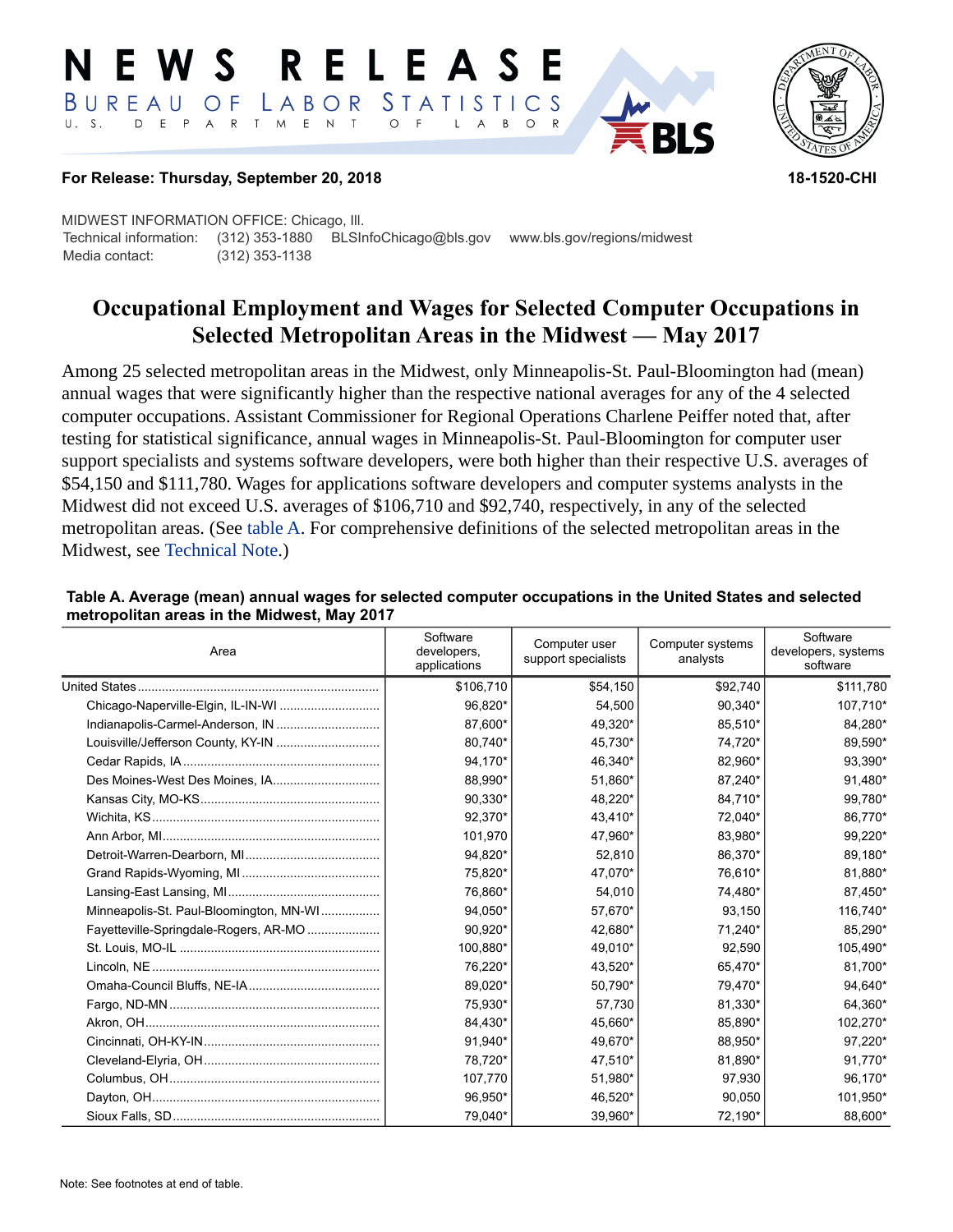#### **Table A. Average (mean) annual wages for selected computer occupations in the United States and selected metropolitan areas in the Midwest, May 2017 - Continued**

| Area | Software<br>developers.<br>applications | Computer user<br>support specialists | Computer systems<br>analysts | Software<br>developers, systems<br>software |
|------|-----------------------------------------|--------------------------------------|------------------------------|---------------------------------------------|
|      | 72,830*                                 | 50.890*                              | 85.400*                      | 87.380*                                     |
|      | 90.450*                                 | 52.850                               | 79.060*                      | 90.470*                                     |

Note: An asterisk indicates that the mean annual wage for this area is significantly different from the national average of all areas at the 90-percent confidence level.

### **Employment for computer occupations in selected metropolitan areas in the Midwest**

Of the 25 selected metropolitan areas in the Midwest, the Chicago-Naperville-Elgin area had a combined employment of 79,820 in the four selected computer occupations. (See [table B](#page-1-0).) Detroit-Warren-Dearborn had a combined employment of 46,390 and Minneapolis-St. Paul-Bloomington had a combined employment of 45,800 for the four occupations. Employment in these four occupations combined was less than 28,000 in each of the remaining selected metropolitan areas in the Midwest.

#### <span id="page-1-0"></span>**Table B. Employment of selected computer occupations in the United States and selected metropolitan areas in the Midwest, May 2017**

| Area                                    | Software<br>developers,<br>applications | Computer user<br>support specialists | Computer systems<br>analysts | Software<br>developers, systems<br>software |
|-----------------------------------------|-----------------------------------------|--------------------------------------|------------------------------|---------------------------------------------|
|                                         | 849,230                                 | 613,780                              | 581,960                      | 394,590                                     |
|                                         | 24,720                                  | 21,240                               | 20,980                       | 12,880                                      |
|                                         | 5,520                                   | 4.740                                | 5.660                        | 2,130                                       |
|                                         | 3,120                                   | 2,480                                | 2,130                        | 820                                         |
|                                         | 1,450                                   | 530                                  | 810                          | 1,120                                       |
|                                         | 2,840                                   | 1,330                                | 3,370                        | 1,230                                       |
|                                         | 8,260                                   | 7,280                                | 6,980                        | 3,120                                       |
|                                         | 770                                     | 1,210                                | 600                          | 370                                         |
|                                         | 1,570                                   | 1,400                                | 660                          | 1,440                                       |
|                                         | 17,540                                  | 9,370                                | 12,440                       | 7,040                                       |
|                                         | 1,710                                   | 2,330                                | 980                          | 710                                         |
|                                         | 2,350                                   | 2,040                                | 700                          | 500                                         |
| Minneapolis-St. Paul-Bloomington, MN-WI | 15,310                                  | 9,460                                | 14,780                       | 6,250                                       |
| Fayetteville-Springdale-Rogers, AR-MO   | 2,410                                   | 780                                  | 1,570                        | 460                                         |
|                                         | 7,680                                   | 6,710                                | 6,860                        | 3,220                                       |
|                                         | 830                                     | 1,020                                | 540                          | 720                                         |
|                                         | 3,020                                   | 2,160                                | 2,620                        | 1,820                                       |
|                                         | 600                                     | 880                                  | 370                          | 470                                         |
|                                         | 2,260                                   | 1,470                                | 1,450                        | 240                                         |
|                                         | 7,180                                   | 4,610                                | 7,240                        | 1,250                                       |
|                                         | 8.770                                   | 4.160                                | 5,310                        | 1,050                                       |
|                                         | 12,000                                  | 4,970                                | 9,430                        | 1,560                                       |
|                                         | 2,780                                   | 1,650                                | 2,650                        | 600                                         |
|                                         | 590                                     | 830                                  | 520                          | 540                                         |
|                                         | 820                                     | 840                                  | 780                          | 220                                         |
|                                         | 4,720                                   | 3,900                                | 5,510                        | 1,730                                       |

### **Location quotients for computer occupations in selected metropolitan areas in the Midwest**

Location quotients (LQs) allow us to explore the occupational make-up of a metropolitan area by comparing the composition of jobs in an area relative to the national average. (See [table C](#page-2-0).) For example, a LQ of 2.0 indicates that an occupation accounts for twice the share of employment in the area than it does nationally.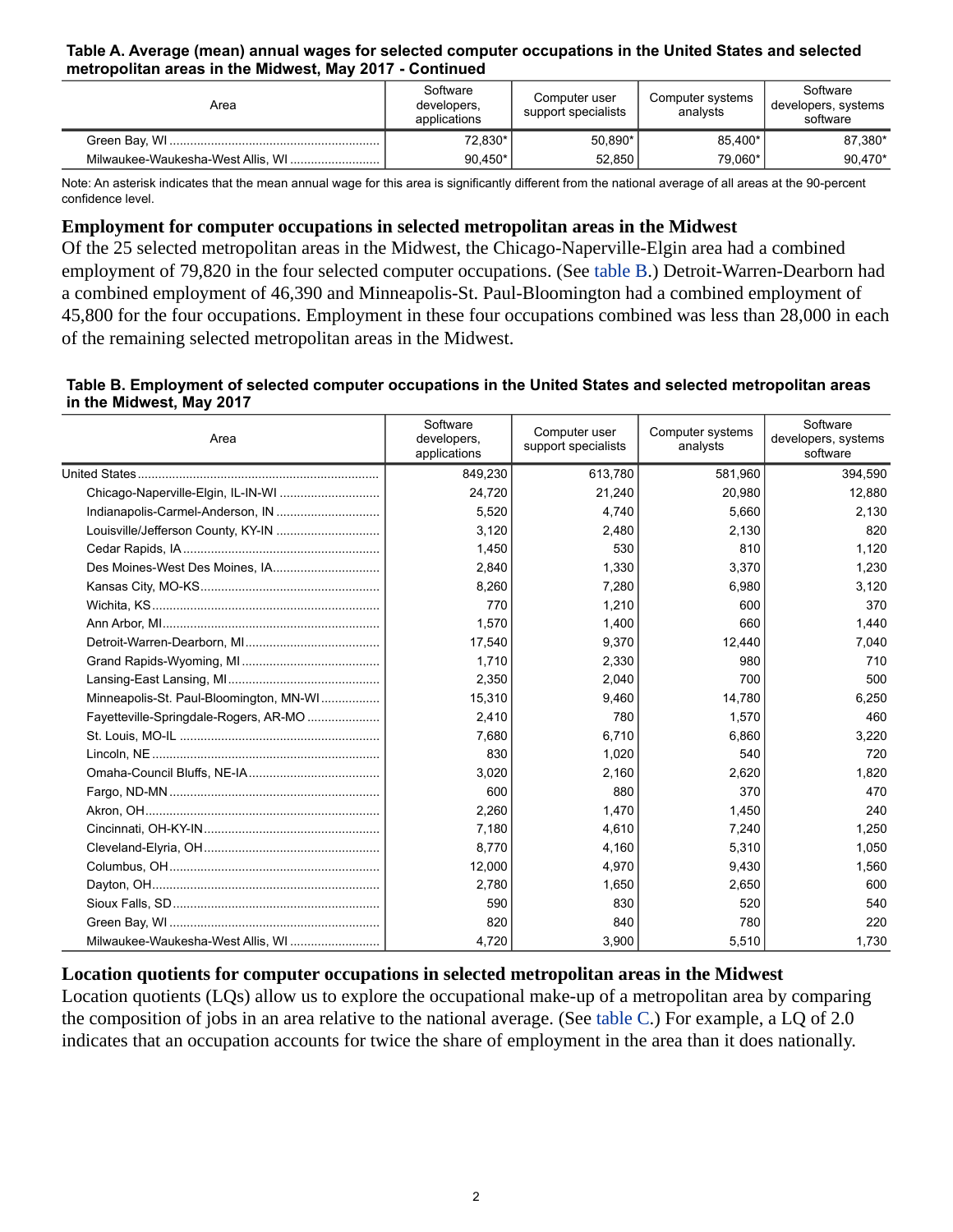#### <span id="page-2-0"></span>**Table C. Location quotients of selected computer occupations in the United States and selected metropolitan areas in the Midwest, May 2017**

| Area                                    | Software<br>developers,<br>applications | Computer user<br>support specialists | Computer systems<br>analysts | Software<br>developers, systems<br>software |
|-----------------------------------------|-----------------------------------------|--------------------------------------|------------------------------|---------------------------------------------|
|                                         | 1.0                                     | 1.0                                  | 1.0                          | 1.0                                         |
|                                         | $0.9*$                                  | 1.1                                  | 1.1                          | 1.0                                         |
| Indianapolis-Carmel-Anderson, IN        | 0.9                                     | 1.1                                  | $1.4*$                       | $0.8*$                                      |
| Louisville/Jefferson County, KY-IN      | $0.8*$                                  | 0.9                                  | 0.8                          | $0.5*$                                      |
|                                         | $1.7*$                                  | 0.9                                  | $1.4*$                       | $2.9*$                                      |
| Des Moines-West Des Moines, IA          | $1.3*$                                  | 0.9                                  | $2.3*$                       | 1.2                                         |
|                                         | 1.3                                     | $1.6*$                               | $1.6*$                       | 1.1                                         |
|                                         | $0.4*$                                  | 1.0                                  | $0.5*$                       | $0.5*$                                      |
|                                         | $1.2*$                                  | $1.5*$                               | $0.8*$                       | $2.4*$                                      |
|                                         | $1.5*$                                  | 1.1                                  | $1.6*$                       | 1.3                                         |
|                                         | $0.5*$                                  | 1.0                                  | $0.4*$                       | $0.5*$                                      |
|                                         | $1.8*$                                  | $2.2*$                               | $0.8*$                       | 0.8                                         |
| Minneapolis-St. Paul-Bloomington, MN-WI | $1.3*$                                  | $1.1*$                               | $1.9*$                       | 1.2                                         |
| Fayetteville-Springdale-Rogers, AR-MO   | $1.7*$                                  | $0.8*$                               | $1.6*$                       | $0.7*$                                      |
|                                         | 1.0                                     | $1.2*$                               | $1.2*$                       | $0.9*$                                      |
|                                         | $0.8*$                                  | $1.4*$                               | $0.8*$                       | 1.5                                         |
|                                         | 1.0                                     | 1.0                                  | $1.3*$                       | $1.4*$                                      |
|                                         | $0.7*$                                  | $1.5*$                               | $0.7*$                       | $1.2*$                                      |
|                                         | 1.2                                     | 1.0                                  | 1.1                          | $0.3*$                                      |
|                                         | $1.1*$                                  | 1.0                                  | $1.7*$                       | $0.4*$                                      |
|                                         | $1.4*$                                  | 0.9                                  | $1.3*$                       | $0.4*$                                      |
|                                         | $1.9*$                                  | 1.1                                  | $2.2*$                       | $0.5*$                                      |
|                                         | $1.3*$                                  | 1.0                                  | $1.7*$                       | $0.6*$                                      |
|                                         | $0.7*$                                  | $1.3*$                               | $0.8*$                       | $1.3*$                                      |
|                                         | 0.8                                     | 1.1                                  | 1.1                          | $0.5*$                                      |
| Milwaukee-Waukesha-West Allis, WI       | 0.9                                     | 1.1                                  | $1.6*$                       | $0.7*$                                      |

Note: An asterisk indicates that the employment share for this area is significantly different from the national average of all areas at the 90-percent confidence level.

Above-average concentrations of employment for three of the selected computer occupations were found in several of the selected metropolitan areas in the Midwest. For example, applications software developers were employed at 1.9 times the national rate in Columbus, Ohio; 1.8 times the national rate in Lansing-East Lansing; and 1.7 times the national rate in both the Cedar Rapids area and the Fayetteville-Springdale-Rogers area. Computer user support specialists were employed at 2.2 times the national rate in the Lansing-East Lansing area and at 1.6 times the national rate in the Kansas City area. Computer systems analysts were employed at 2.3 times the national rate in the Des Moines-West Des Moines area and at 2.2 times the national rate in Columbus, Ohio.

In contrast, 13 of the selected Midwest areas had below-average concentrations of employment for systems software developers. For example, Akron (0.3), Cincinnati (0.4), and Cleveland-Elyria (0.4) all had low LQs for this occupation.

### **Wages for applications software developers in selected metropolitan areas in the Midwest**

In 23 metropolitan areas, applications software developers had annual wages that were significantly lower than the U.S. average of \$106,710, ranging from \$100,880 in the St. Louis area to \$72,830 in the Green Bay area.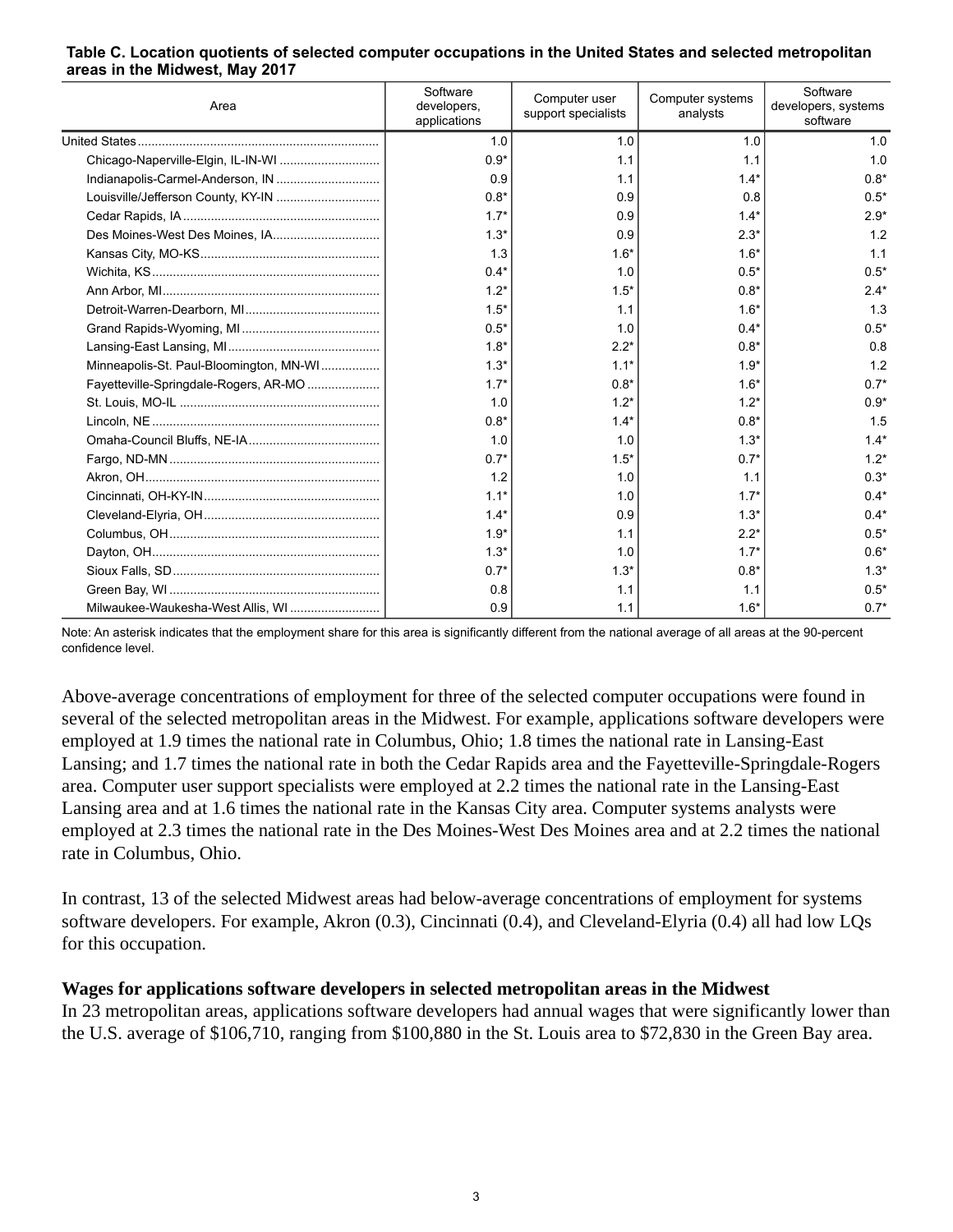### **Wages for computer user support specialists in selected metropolitan areas in the Midwest**

Computer user support specialists in Minneapolis-St. Paul-Bloomington (\$57,670) had annual average wages significantly above the U.S. average of \$54,150. Nineteen metropolitan areas had wages that were measurably lower than the national average, ranging from \$51,980 in the Columbus, Ohio, area to \$39,960 in the Sioux Falls area. Computer user support specialists in the remaining areas earned wages that were not significantly different from the national average.

### **Wages for computer systems analysts in selected metropolitan areas in the Midwest**

Computer systems analysts in 21 metropolitan areas had annual wages that were significantly below the national average of \$92,740. Wages in these areas ranged from \$90,340 in the Chicago-Naperville-Elgin area to \$65,470 in the Lincoln area. Computer systems analysts in the remaining four areas had wages that were not measurably different from the national average for this occupation.

### **Wages for systems software developers in selected metropolitan areas in the Midwest**

One area, Minneapolis-St. Paul-Bloomington (\$116,740), had annual average wages significantly above the national average of \$111,780 for systems software developers. Twenty-four metropolitan areas had annual wages that were significantly lower than the U.S. average, ranging from \$107,710 in the Chicago-Naperville-Elgin area to \$64,360 in the Fargo area.

These statistics are from the Occupational Employment Statistics (OES) survey, a federal-state cooperative program between BLS and State Workforce Agencies.

## **Note on Occupational Employment Statistics**

A value that is statistically different from another does not necessarily mean that the difference has economic or practical significance. Statistical significance is concerned with the ability to make confident statements about a universe based on a sample. It is entirely possible that a large difference between two values is not significantly different statistically, while a small difference is, since both the size and heterogeneity of the sample affect the relative error of the data being tested.

### **Technical Note**

<span id="page-3-0"></span>The Occupational Employment Statistics (OES) survey is a semiannual survey measuring occupational employment and wage rates for wage and salary workers in nonfarm establishments in the United States. The OES data available from BLS include cross-industry occupational employment and wage estimates for the nation; over 650 areas, including states and the District of Columbia, metropolitan statistical areas (MSAs), metropolitan divisions, nonmetropolitan areas, and territories; national industry-specific estimates at the NAICS sector, 3-, 4-, and selected 5- and 6-digit industry levels; and national estimates by ownership across all industries and for schools and hospitals. OES data are available at [www.bls.gov/oes/tables.htm](https://www.bls.gov/oes/tables.htm).

OES estimates are constructed from a sample of about 1.2 million establishments. Each year, two semiannual panels of approximately 200,000 sampled establishments are contacted, one panel in May and the other in November. Responses are obtained by mail, Internet or other electronic means, email, telephone, or personal visit. The May 2017 estimates are based on responses from six semiannual panels collected over a 3-year period: May 2017, November 2016, May 2016, November 2015, May 2015, and November 2014. The overall national response rate for the six panels, based on the 50 states and the District of Columbia, is 72 percent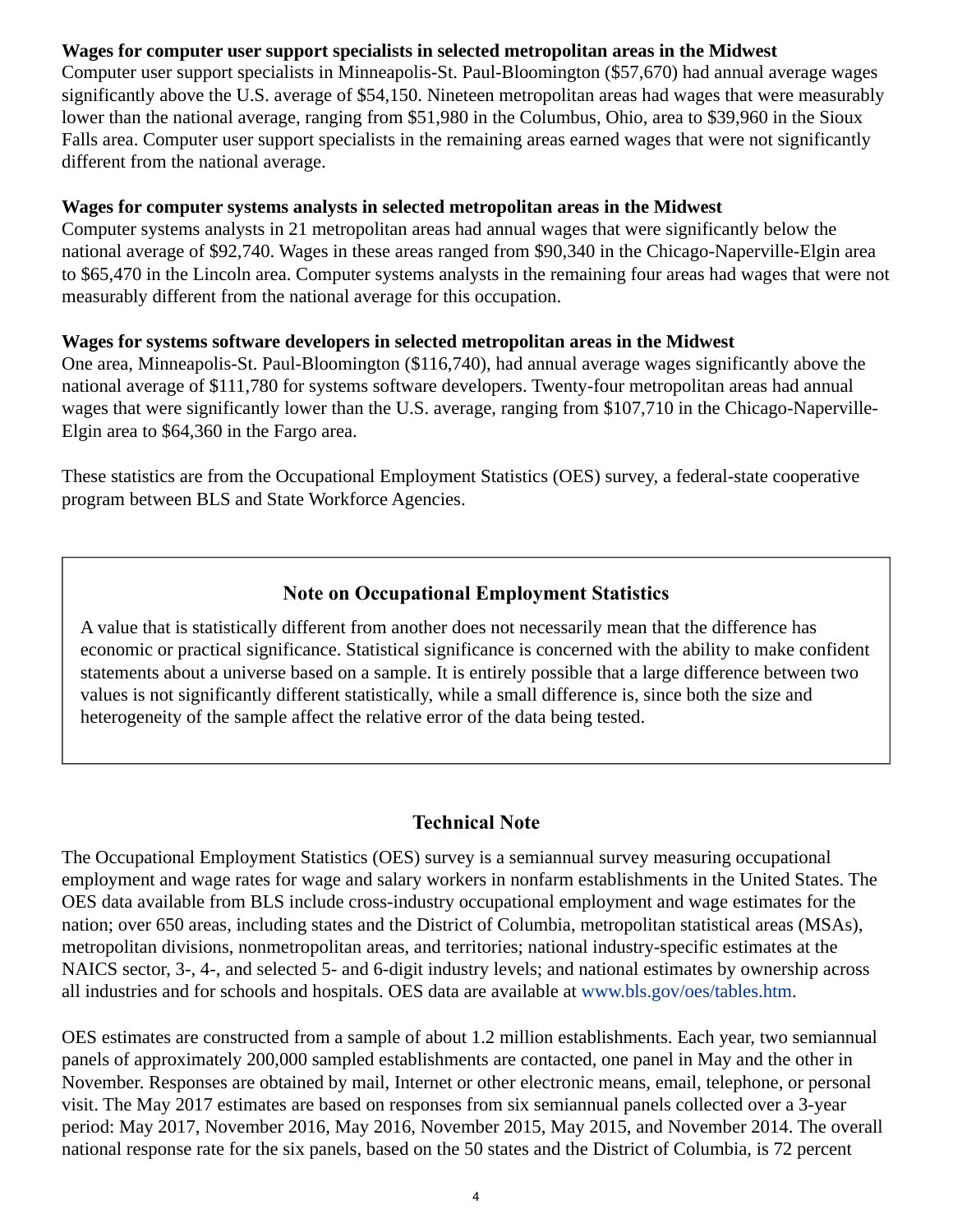based on establishments and 68 percent based on weighted sampled employment. The unweighted employment of sampled establishments across all six semiannual panels represents approximately 58 percent of total national employment. For more information about OES concepts and methodology, go to [www.bls.gov/oes/current/oes\\_tec.htm](https://www.bls.gov/oes/current/oes_tec.htm).

The May 2017 OES estimates are based on the 2010 Standard Occupational Classification (SOC) system and the 2017 North American Industry Classification System (NAICS). Information about the 2010 SOC is available on the BLS website at [www.bls.gov/soc](https://www.bls.gov/soc) and information about the 2017 NAICS is available at [www.bls.gov/bls/naics.htm.](https://www.bls.gov/bls/naics.htm)

### **Metropolitan area definitions**

The substate area data published in this release reflect the standards and definitions established by the U.S. Office of Management and Budget.

- **Chicago-Naperville-Elgin, Ill.-Ind.-Wis. Metropolitan Statistical Area (MSA)** includes the following:
	- **Chicago-Naperville-Arlington Heights, Ill. Metropolitan Division (MD)** includes Cook, DuPage, Grundy, Kendall, McHenry, and Will Counties in Illinois.
	- **Elgin, Ill. MD** includes DeKalb and Kane Counties in Illinois.
	- **Gary, Ind. MD** includes Jasper, Lake, Newton, and Porter Counties in Indiana.
	- **Lake County-Kenosha County, Ill.-Wis. MD** includes Lake County in Illinois and Kenosha County in Wisconsin.
- **Indianapolis-Carmel-Anderson, Ind. MSA** includes Boone, Brown, Hamilton, Hancock, Hendricks, Johnson, Madison, Marion, Morgan, Putnam, and Shelby Counties in Indiana.
- **Louisville/Jefferson County, Ky.-Ind. MSA** includes Bullitt, Henry, Jefferson, Oldham, Shelby, Spencer, and Trimble Counties in Kentucky; and Clark, Floyd, Harrison, Scott, and Washington Counties in Indiana.
- **Cedar Rapids, Iowa MSA** includes Benton, Jones, and Linn Counties in Iowa.
- **Des Moines-West Des Moines, Iowa MSA** includes Dallas, Guthrie, Madison, Polk, and Warren Counties in Iowa.
- **Kansas City, Mo.-Kan. MSA** includes Bates, Caldwell, Cass, Clay, Clinton, Jackson, Lafayette, Platte, and Ray Counties in Missouri; and Johnson, Leavenworth, Linn, Miami, and Wyandotte Counties in Kansas.
- **Wichita, Kan. MSA** includes Butler, Harvey, Kingman, Sedgwick, and Sumner Counties in Kansas.
- **Ann Arbor, Mich. MSA** includes Washtenaw County in Michigan.
- **Detroit-Warren-Dearborn, Mich. MSA** includes the following:
	- **Detroit-Dearborn-Livonia, Mich. MD** includes Wayne County in Michigan.
	- **Warren-Troy-Farmington Hills, Mich. MD** includes Lapeer, Livingston, Macomb, Oakland and St. Clair Counties in Michigan.
- **Grand Rapids-Wyoming, Mich. MSA** includes Barry, Kent, Montcalm, and Ottawa Counties in Michigan.
- **Lansing-East Lansing, Mich. MSA** includes Clinton, Eaton, and Ingham Counties in Michigan.
- **Minneapolis-St. Paul-Bloomington, Minn.-Wis. MSA** includes Anoka, Carver, Chisago, Dakota, Hennepin, Isanti, Le Sueur, Mille Lacs, Ramsey, Scott, Sherburne, Sibley, Washington, and Wright Counties in Minnesota; and Pierce and St. Croix Counties in Wisconsin.
- **Fayetteville-Springdale-Rogers, Ark.-Mo. MSA** includes Benton, Madison, and Washington Counties in Arkansas; and McDonald County in Missouri.